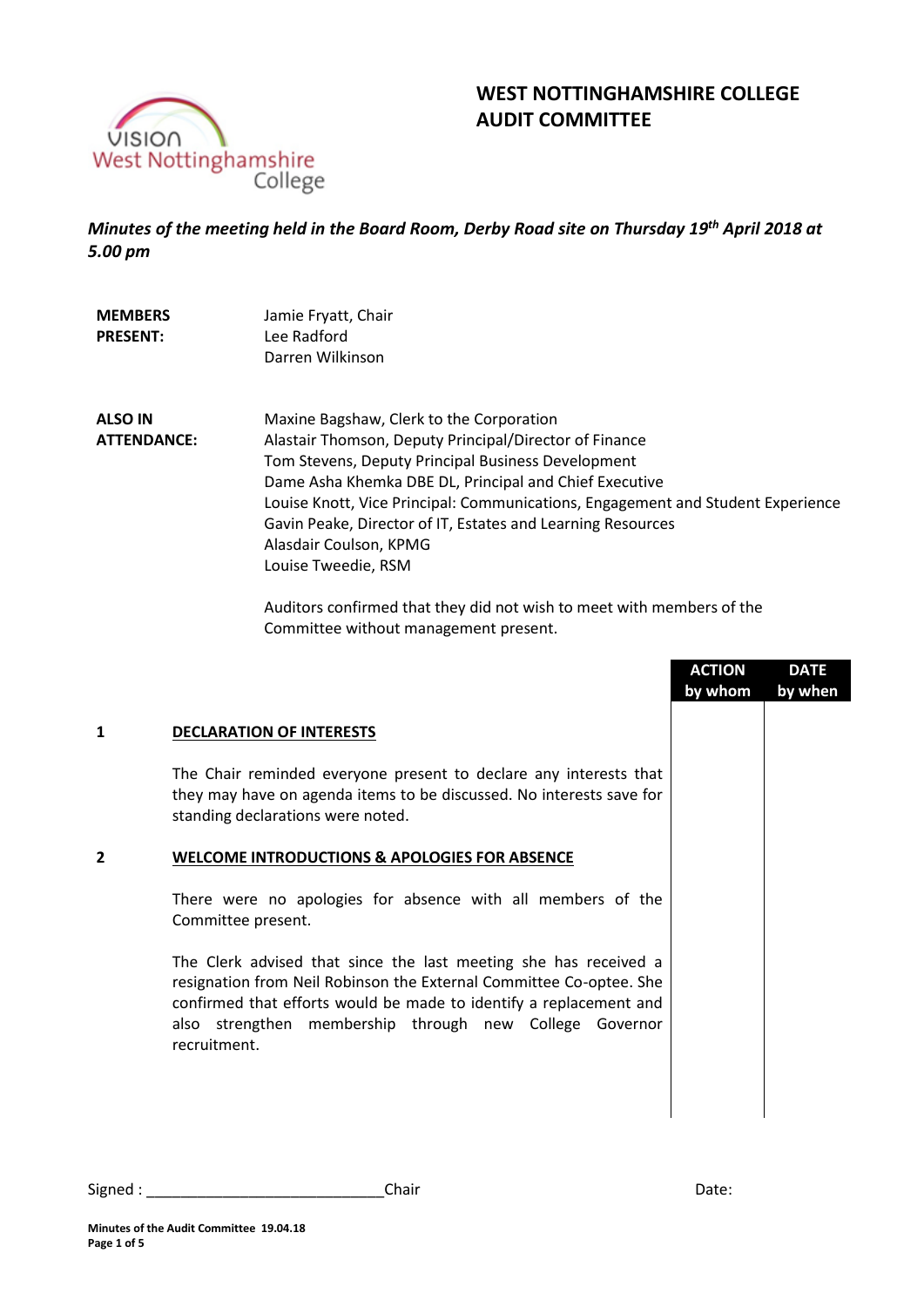#### **3 MINUTES OF THE MEETING HELD ON THE 15TH MARCH 2018**

The minutes were reviewed and it was agreed that they were an accurate record of discussions.

AGREED: to approve the minutes of the meeting held on  $15<sup>th</sup>$  March 2018.

There were no matters arising.

#### **4 ACTION PROGRESS REPORT**

The Committee considered the table provided and were happy to note the content provided.

## **5 INTERNAL AUDIT REPORTS**

Louise Tweedie from RSM introduced a number of reports.

## 1) GDPR Governance Framework

She presented the very detailed report and expressed the view that the College was very much 'on a journey' at the time that the fieldwork was completed. Auditors could see evidence of processes and procedures being developed. She confirmed that the brief was to compile an advisory report.

Members' attention was drawn to page 4 of the report which sets out the detailed findings. There are eight recommendations in total, some of which are principally to do with obtaining the necessary consents and mostly relevant in relation to students. In terms of consents she explained that guidance within the sector regarding 'children' is still being developed. The view is that for nursery school children consents will be required from the parents. For students aged 14 to 16, who provides the consent will very much depend on the capability of the individual.

Gavin Peake the Director of IT expressed the view that there were no surprises within the recommendations made and in fact all of the items identified were already on the Colleges own action plan. A suggestion made by the Committee was to potentially include a GDPR compliance audit in the schedule of activity for the next academic year.

The Director of IT confirmed that by the deadline date in May the College will have all of the required processes in place. What it will not have however are entirely completed policies, he explained that the GDPR laws only obtain royal ascent the day before the deadline and therefore there will be insufficient time to ensure that policies drafted are cross referenced with the laws.

Signed : \_\_\_\_\_\_\_\_\_\_\_\_\_\_\_\_\_\_\_\_\_\_\_\_\_\_\_\_Chair Date: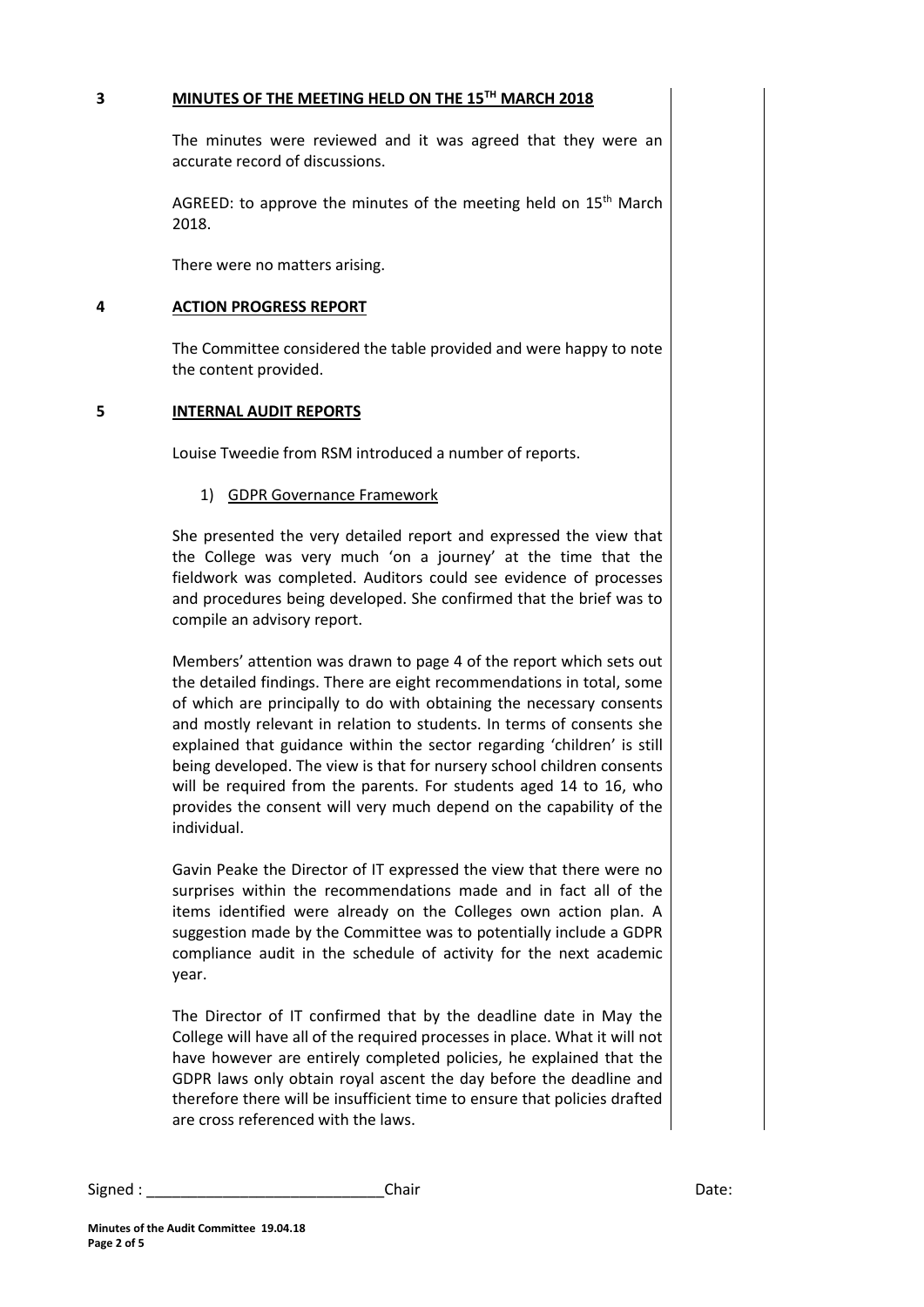| Assurance was given that this will be undertaken shortly after the<br>deadline date. He indicated that GDPR requirements in relation to<br>paper records will be dealt with as a second stage process and this is<br>something that is acceptable to the Information Commissioner's<br>office. He provided assurance that staff will receive regular updates<br>and training in relation to GDPR. He provided assurance that all paper<br>based enrolments are fully compliant, however there are a few forms<br>that need to be changed particularly regarding photography consents.<br>He advised that there were two key aspects of GDPR that the College<br>needs to avoid these are a) a breach and b) a complaint.                                                                                                                                                                                                                                  |                   |                               |
|-----------------------------------------------------------------------------------------------------------------------------------------------------------------------------------------------------------------------------------------------------------------------------------------------------------------------------------------------------------------------------------------------------------------------------------------------------------------------------------------------------------------------------------------------------------------------------------------------------------------------------------------------------------------------------------------------------------------------------------------------------------------------------------------------------------------------------------------------------------------------------------------------------------------------------------------------------------|-------------------|-------------------------------|
| The Committee took the opportunity to commend the Director of IT<br>for his personal commitment to undertaking staff training, they<br>acknowledged that this had been a huge exercise. The Director of IT<br>indicated that he and the data team have seen a 100% increase in<br>staff questions regarding data processing which is encouraging and<br>shows that the training provided has been effective.                                                                                                                                                                                                                                                                                                                                                                                                                                                                                                                                              |                   |                               |
| AGREED: to note the content of the report provided.                                                                                                                                                                                                                                                                                                                                                                                                                                                                                                                                                                                                                                                                                                                                                                                                                                                                                                       |                   |                               |
| 2) Academic Performance Monitoring Framework                                                                                                                                                                                                                                                                                                                                                                                                                                                                                                                                                                                                                                                                                                                                                                                                                                                                                                              |                   |                               |
| Auditors introduced this report and explained that what had been<br>considered was the Colleges processes rather than whether the<br>targets set were appropriate. She drew members' attention to section<br>1.2 which is the conclusion of the report which shows reasonable<br>assurance. There were a number of recommendations made, these<br>include<br>The College does not have a formal policy for academic<br>performance monitoring but is currently in the process of<br>producing a tracking policy/procedure document.<br>Once a student's personal learning record is downloaded this<br>٠<br>is sent off to ALPS to generate a national target grade.<br>Students are also encouraged to record their own personal<br>grade target within Pro Monitor which can be amended<br>throughout the year.<br>The College has introduced 6 weekly progress reviews to track<br>٠<br>and monitor student academic performance using Pro<br>Monitor. |                   |                               |
| She explained that in a number of areas it was clear to see that<br>processes are in place, however in some instances the evidence of<br>actions was not clear. The Committee agreed that it would be useful<br>for the Standards Committee to receive sight of this report and also an                                                                                                                                                                                                                                                                                                                                                                                                                                                                                                                                                                                                                                                                   | Julian<br>Smith   | 14 <sup>th</sup> June<br>2018 |
| update on progress against actions agreed at the next meeting of the<br>Standards Committee. They felt that there would be merit in the<br>Standards Committee considering a quarterly report to monitor the<br>academic performance framework. They also requested that targets                                                                                                                                                                                                                                                                                                                                                                                                                                                                                                                                                                                                                                                                          | Julian<br>Smith   | Each<br>Standards<br>meeting  |
| and achievement in relation to academic performance be included on<br>the KPI report to the Board.                                                                                                                                                                                                                                                                                                                                                                                                                                                                                                                                                                                                                                                                                                                                                                                                                                                        | Director of<br>IT | <b>Board</b><br>meetings      |

Signed : \_\_\_\_\_\_\_\_\_\_\_\_\_\_\_\_\_\_\_\_\_\_\_\_\_\_\_\_Chair Date: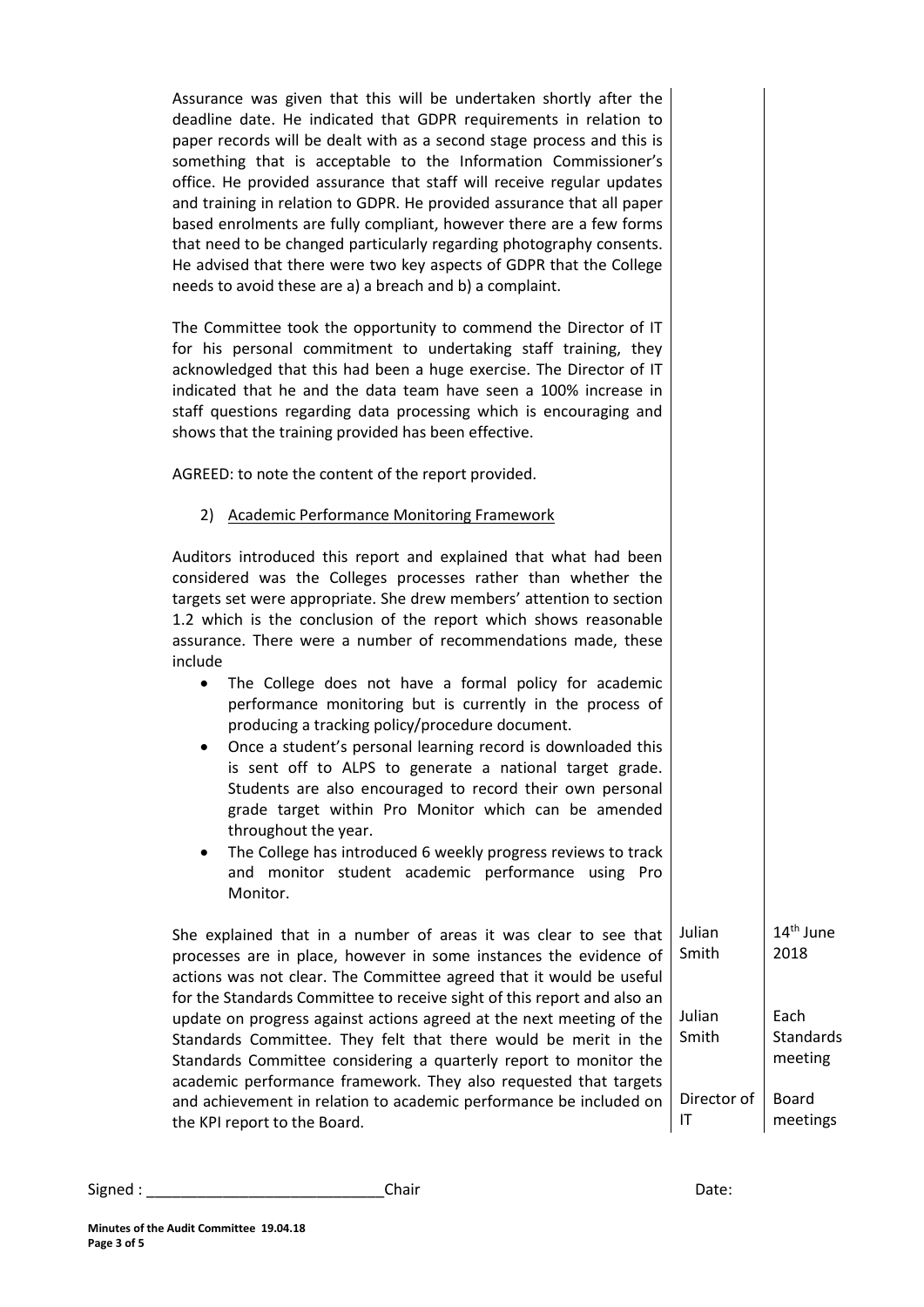AGREED: to note the content of the report provided.

#### 3) Internal Audit Progress Report for 17/18

Members' attention was drawn to page 3 which sets out where fieldwork has been completed, in progress or planned. In relation to the Governance Framework for all subsidiary companies it was explained that the HR element of fieldwork has been postponed because of the current demands on the HR teams time, however it is expected that this will be concluded before the June meeting.

AGREED: to note the content of the update provided.

## 4) Further Education Risk Management 2018

Auditors presented a publication that they have developed for all clients. It sets out key risks in the sector. She was pleased to report that there is nothing within the top 5 themes that is missing from the Colleges own risk register.

AGREED: to note the content of the report provided.

## **6 COMPOSITE COLLEGE RECOMMENDATIONS REPORT**

The Deputy Principal introduced this item and confirmed that, in terms of actions outstanding, all are being worked on however some are taking slightly longer than originally expected. He advised that all College teams are currently going through significant change at the moment and this is not helping to progress actions as quickly as may otherwise be the case.

The Committee questioned whether there are any actions which are a concern in terms of not hitting the agreed deadline. The Deputy Principal expressed the view that there were no actions outstanding of concern and that in many instances it is a matter of simply underestimating the time needed to move to the one file system.

AGREED: to note the content of the update provided.

## **7 GDPR UPDATE**

The Board acknowledged that they had received an update on the Colleges current position through the internal audit report discussions.